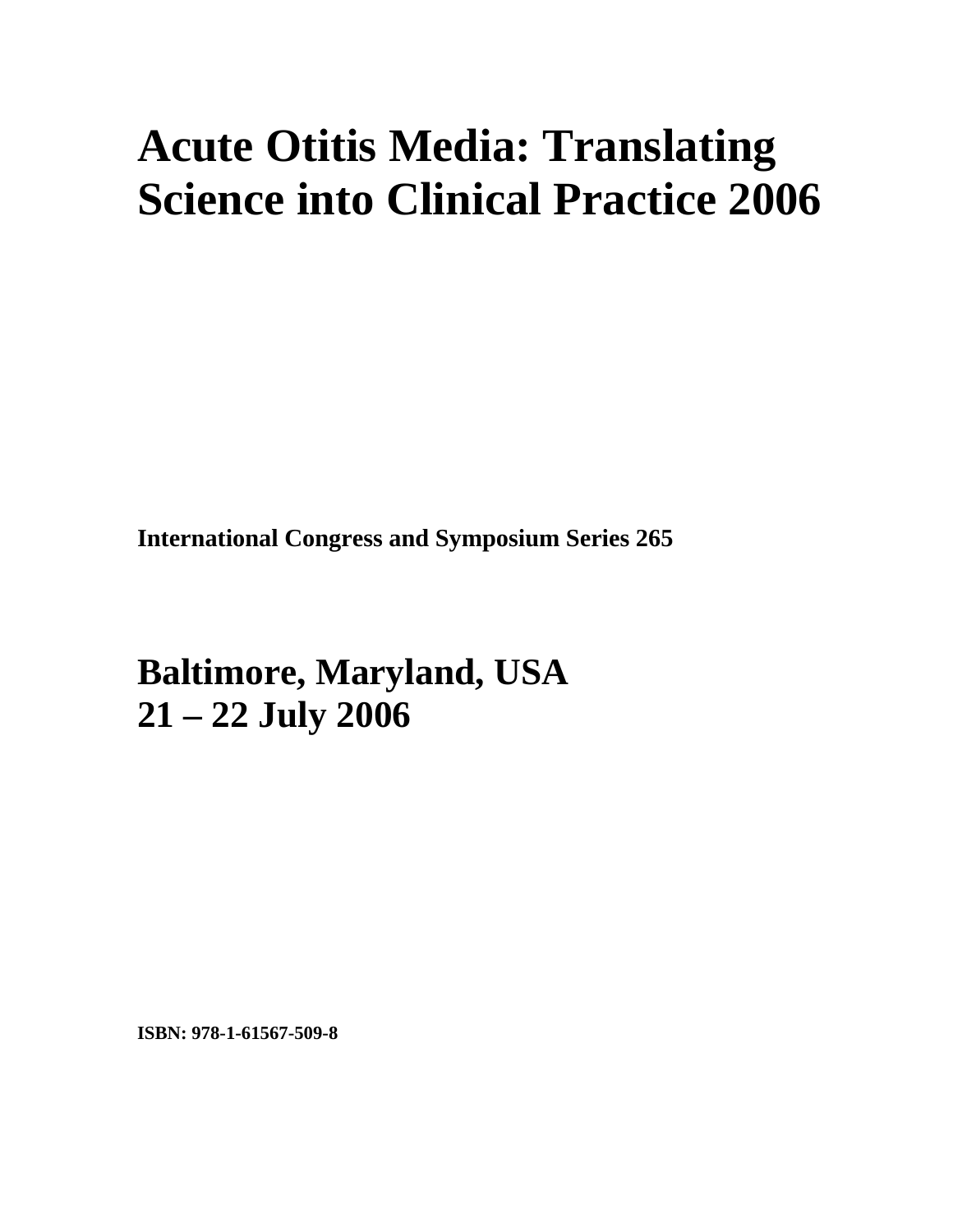## **For permission requests, please contact the Royal Society of Medicine Press Ltd at the address below.**

**Royal Society of Medicine Press Ltd 1 Wimpole Street London, W1G 0AE, UK** 

> **Phone: +44 (0)20 7290 2921 Fax: +44 (0)20 7290 2929**

**E-mail: [publishing@rsm.ac.uk](mailto:publishing@rsm.ac.uk) Website: [www.rsmpress.co.uk](http://www.rsmpress.co.uk/)**

#### **Printed from e-media with permission by:**

Curran Associates, Inc. 57 Morehouse Lane Red Hook, NY 12571 **[www.proceedings.com](http://www.proceedings.com/)**

#### **Some format issues inherent in the e-media version may also appear in this print version.**

Apart from any fair dealing for the purposes of research or private study, criticism or review, as permitted under the UK Copyright Designs and Patents Act, 1988, no part of this publication may be reproduced, stored or transmitted, in any form or by any means, without the prior permission in writing of the publishers or in the case of reprographic reproduction in accordance with the terms of licenses issued by the Copyright Licensing Agency in the UK, or in accordance with the terms of licenses issued by the appropriate Reproduction Rights Organization outside the UK. Enquiries concerning reproduction outside the terms stated here should be sent to the publishers at the UK address printed on this page.

These proceedings are published by the Royal Society of Medicine Press Ltd with financial support from the sponsor. The contributors are responsible for the scientific content and for the views expressed, which are not necessarily those of the sponsor, of the editor of the series or of the volume, of the Royal Society of Medicine or of the Royal Society of Medicine Press Ltd. Distribution has been in accordance with the wishes of the sponsor but a copy is available to any fellow of the Society at a privileged price.

> **ISBN:** 978-1-61567-509-8 **ISSN:** 0142-2367

Copyright© (2006) by the Royal Society of Medicine Press Ltd All rights reserved.

Printed by Curran Associates, Inc. (2009)